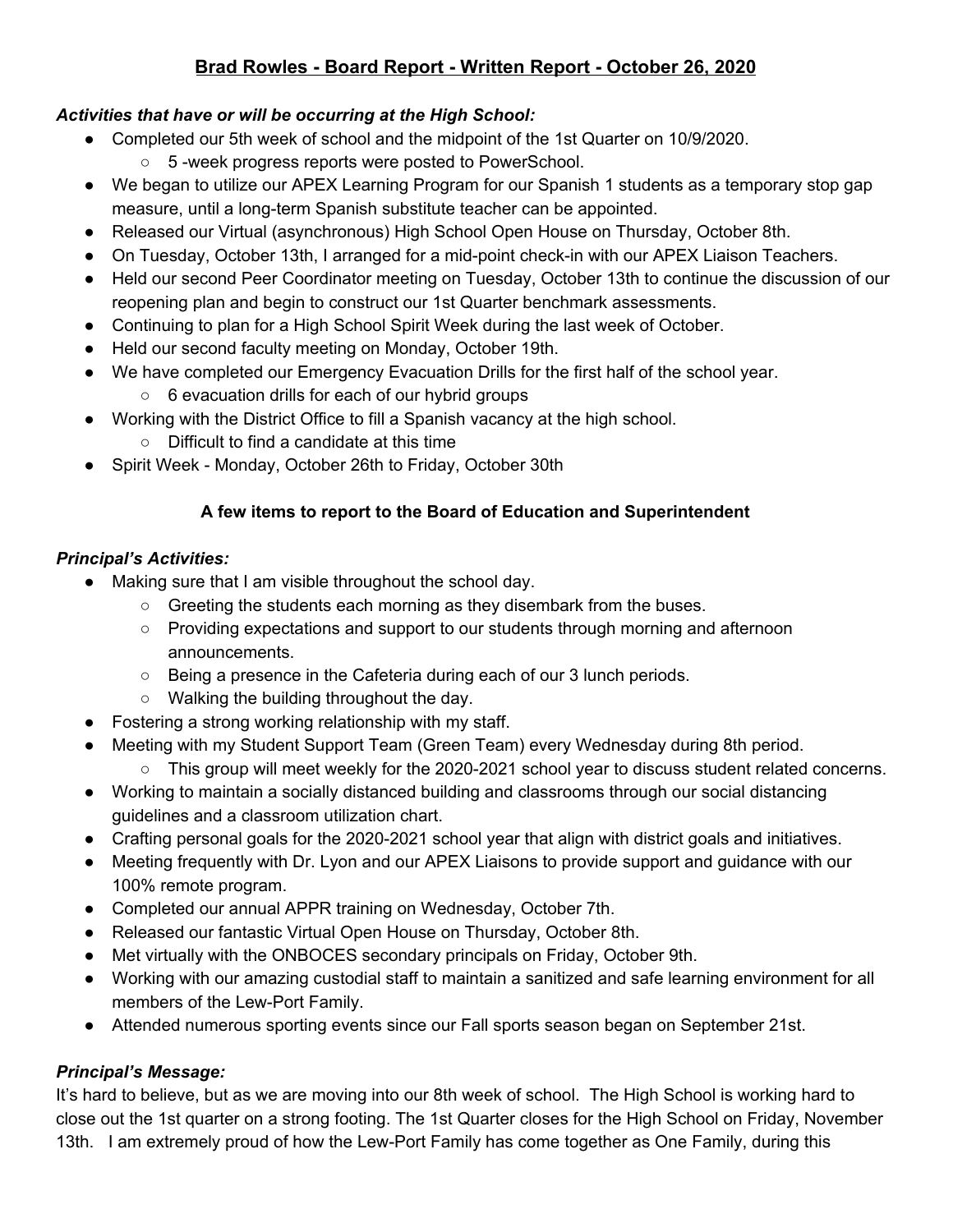COVID-related school year. The students have quickly built a routine surrounding our hybrid and remote educational programmings. It's been enjoyable to watch our Lancers compete on and off the athletic field with our Fall athletic season starting on September 21st. We continue to work with our families during this difficult time to provide the social and emotional support necessary. We have adjusted our educational reopening plan to meet the academic needs of our families in a more timely fashion. Previously, we've told our remote families that they needed to "lock-in" into our APEX Learning program for 10-week blocks. More than a few of these remote families have asked to return as soon as possible. Starting last week, we have allowed our families to place their child(ren) on a waiting listing as we work to transition students from remote to our hybrid program. The waiting list is important for us, so we can build a student's schedule around our social distance guidelines and student transportation. It's important for us to realize that our reopening plan is a living and breathing document that must change to meet the mandates established by state and local health departments, while also adjusting to meet the needs of the Lew-Port Family.

 Once again, I want to thank the Board of Education for their dedicated support to the Lew-Port Family, during these unprecedented times. Our mission and common goal of "Aiming Higher" has never waivered and your support and leadership continues to be a shining example for other school districts to follow.

Thank you,

Brad

Go Lancers!!!